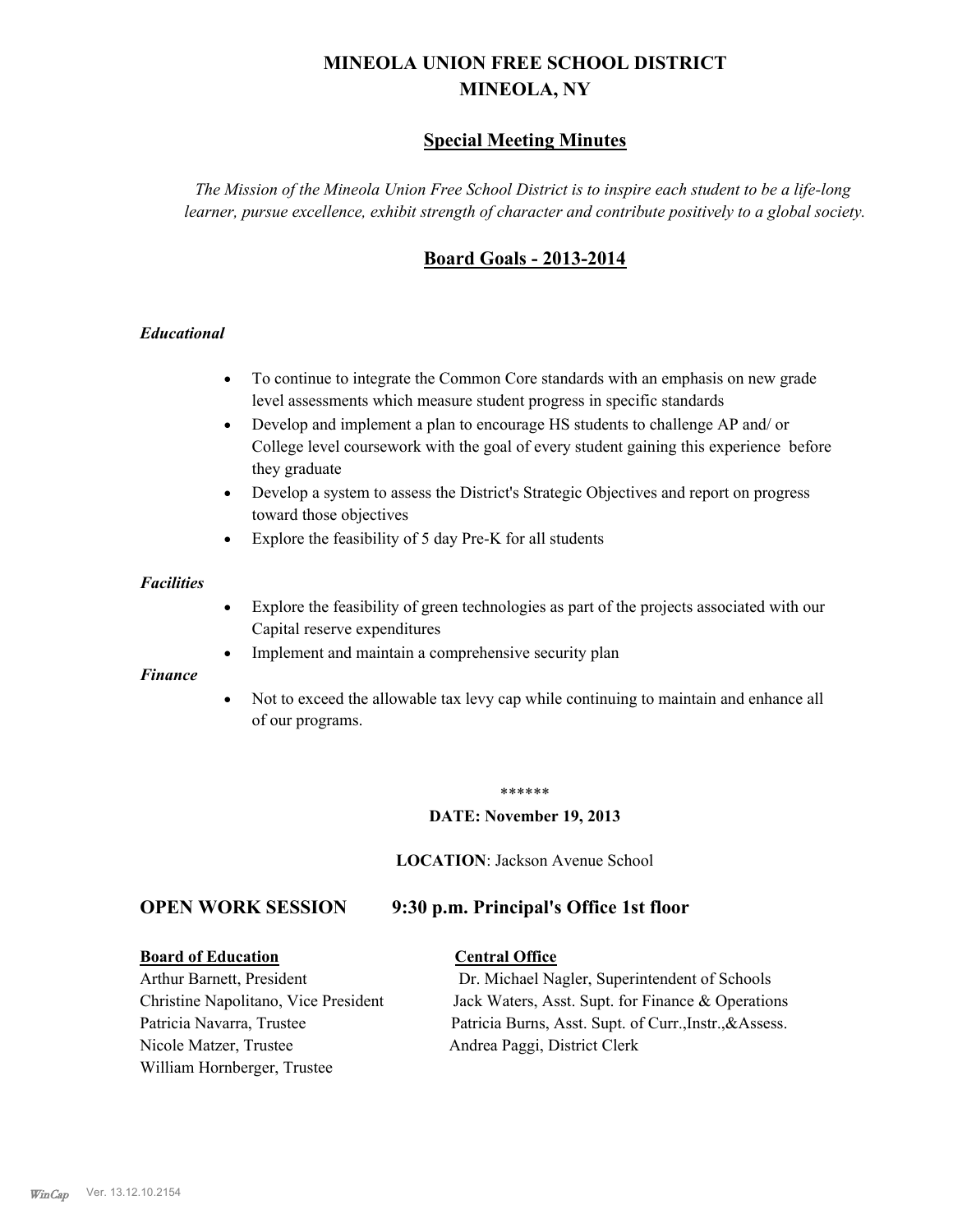## **A. Call to Order**

## **B. New Business**

### **Acceptance of Special District Meeting Results**

**RESOLUTION # 28 - BE IT RESOLVED** that the Mineola Board of Education accepts the results of the November 19, 2013 Capital Reserve Vote as follows:

## **Proposition #1**

Jackson Avenue:

| Machine: Yes: 207 |          | No: 56 |
|-------------------|----------|--------|
| Absentee: Yes: 24 |          | No: 11 |
| Total:            | Yes: 231 | No: 67 |

## Meadow Drive:

| Machine: Yes: 119 |          | No: 35             |
|-------------------|----------|--------------------|
| Absentee: Yes: 13 |          | No <sup>-</sup> 10 |
| Total:            | Yes: 132 | No: 45             |

## **Proposition 1: Passed: Yes**

Proposition #1 carried: (363) yes votes to (112) no votes

## **Proposition #2**

### Jackson Avenue:

| Machine: Yes: 162<br>Absentee: Yes: 18<br>Total: Yes: 180 | No: 91<br>No: 17<br>No: 108 |
|-----------------------------------------------------------|-----------------------------|
| Meadow Drive:                                             |                             |
| Machine: Yes: 107                                         | $\text{No}$ : 47            |
| Absentee: Yes: 8                                          | No: 14                      |
| Total: Yes: 115                                           | $\text{No}$ 61              |

# **Proposition 2: Passed: Yes**

Proposition #2 carried: (295) yes votes to (169) no votes.